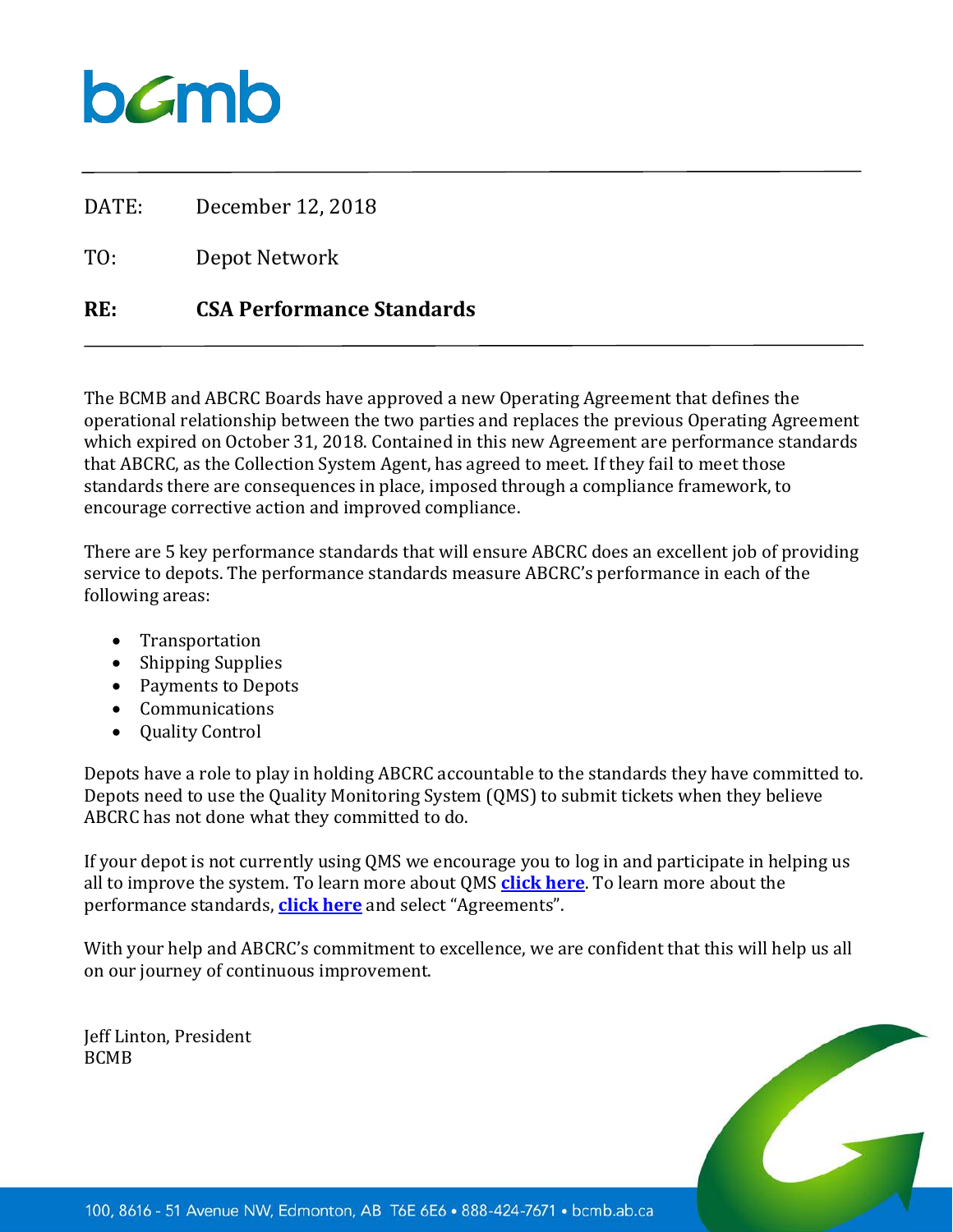### **CSA PERFORMANCE STANDARDS**

In the new Operating Agreement ABCRC commits to providing excellent levels of service to depots with consequences for non-performance. These commitments are set out as performance standards. Three of the new standards are in relation to the services provided to depots by the CSA and two are in relation to their commitment to the system.

### **CSA PERFORMANCE STANDARDS – SERVICE AGREEMENT**

The three areas of the Service Agreement for which performance standards have been set:

- Transportation
- Shipping Supplies
- Payments

ABCRC has committed to provide depots with carrier service, shipping supplies and payments. The new Operating Agreement provides accountability to these commitments in the same way that depots are held accountable to standards they must meet. This means that when ABCRC fails to deliver on any of these commitments for any individual depot, they will be escalated within a compliance framework; first a warning, then a compliance fee, and ultimately a requirement to develop a plan to solve the problem for that depot.

### **Transportation – Depots are provided dependable carrier pick-up**

Depots work with ABCRC or the carrier directly to arrange for the scheduling of pick-ups from their depot. When the truck does not show up this creates problems for operators and the system. If a truck fails to show up at all and no notice of the missed appointment is provided to the depot at least one hour prior to the scheduled time, the standard has not been met.

If this happens the depot is required to submit a QMS ticket with information specific to the failure and ABCRC is then required to follow up with that ticket. BCMB will monitor these tickets.

### **Shipping Supplies – Depots have adequate shipping supplies**

Depots work with ABCRC to set targets for shipping supplies including mega bags and pallets. ABCRC is then able to ensure that these targets are used to ship supplies to depots based on the shipments that leave depots for processing. When depots have insufficient supplies, this impedes their ability to properly perform the work they are required to do under the Service Agreement. If a depot is required to close or urgently requires supplies or they will be forced to close, the standard has not been met. If a depot is required to ship materials in incorrect shipping containers or is required, without previous agreement, to ship without pallets the standard also has not been met.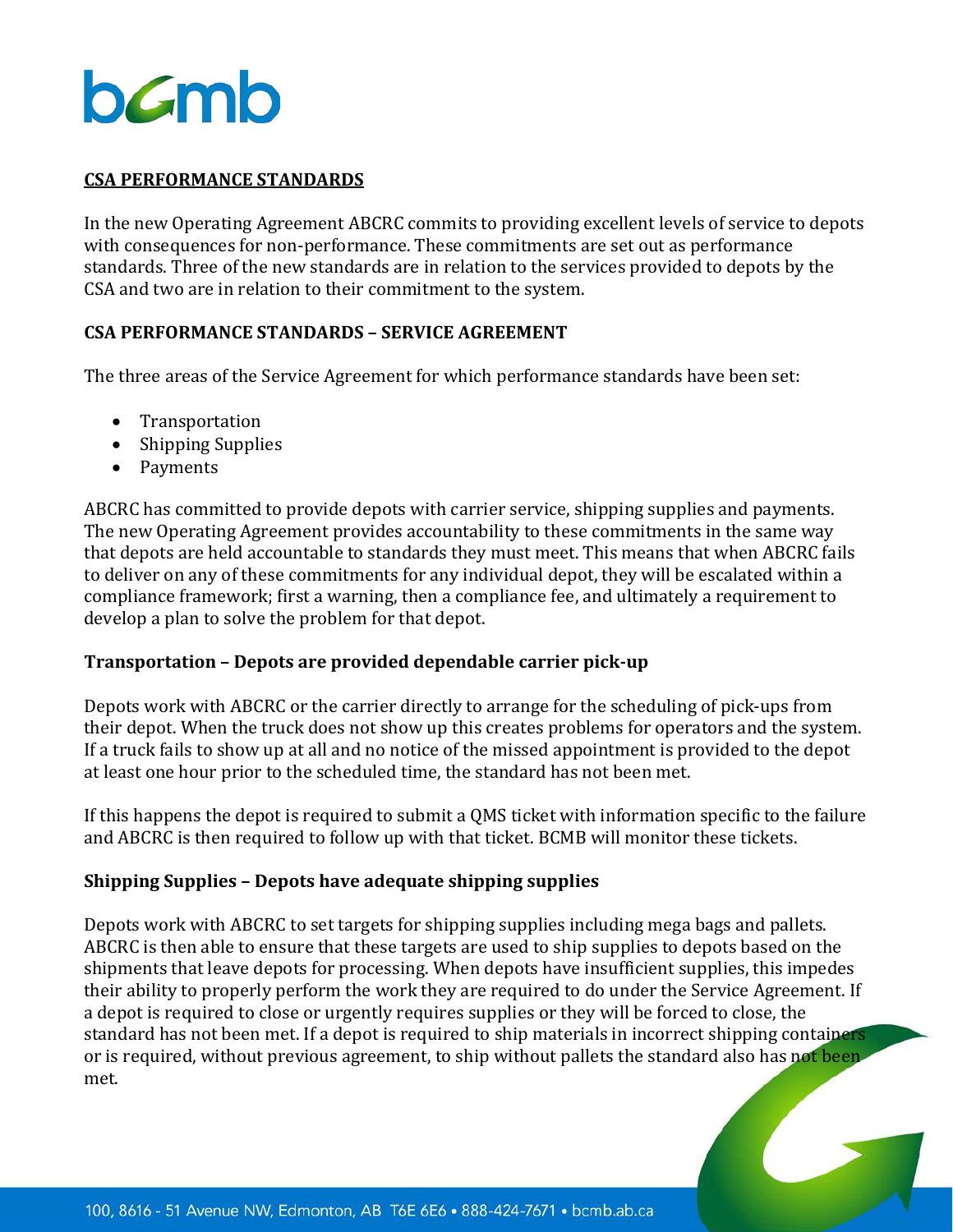If this happens the depot is required to submit a QMS ticket with the information specific to the event and ABCRC is then required to follow up with that ticket. BCMB will monitor these tickets.

### **Payments – Depots get paid on time**

The Service Agreement requires that ABCRC must pay the depot for a shipment within 9 days of that shipment leaving the depot location. When depots fail to get paid on time this makes it difficult for depots to maintain adequate cashflow to operate their business. If a depot is paid late, the standard has not been met.

ABCRC has reported, and will continue to report, any failure to pay within this time to the Industry Leadership Committee (ILC) monthly. BCMB will monitor these reports.

Each of these three standards are measured by individual depot. This means that the depot can have the confidence to know that if there is a problem in any of these areas it will be addressed. The compliance framework is similar to that used to measure depot performance:

- First failure results in a warning letter
- Second failure results in a warning letter and a compliance fee
- Third failure results in a compliance fee and a mandatory meeting with the BCMB to develop a permanent solution to the problem

### **CSA PERFORMANCE STANDARDS - SYSTEM**

There are two additional areas for which performance standards have been set to measure ABCRC's performance in the system:

- Communication
- Quality Control

ABCRC has committed to using the Quality Monitoring System (QMS) to communicate with depots and this includes responding to queries from depots directed to them. ABCRC has also committed to accurately auditing shipments from depots according to the terms of the Service Agreement. When ABCRC fails to meet the performance standard in either of these areas they will be required to pay a compliance fee.

### **Communication – Depot Operator tickets are responded to and resolved in a timely manner**

All industry partners are asked to use the QMS to report issues or information or ask questions and everyone deserves a response. When responses are not forthcoming or delayed by ABCRC the common collection system will struggle without answers. If a response doesn't come in a reasonable timeframe, the standard has not been met.